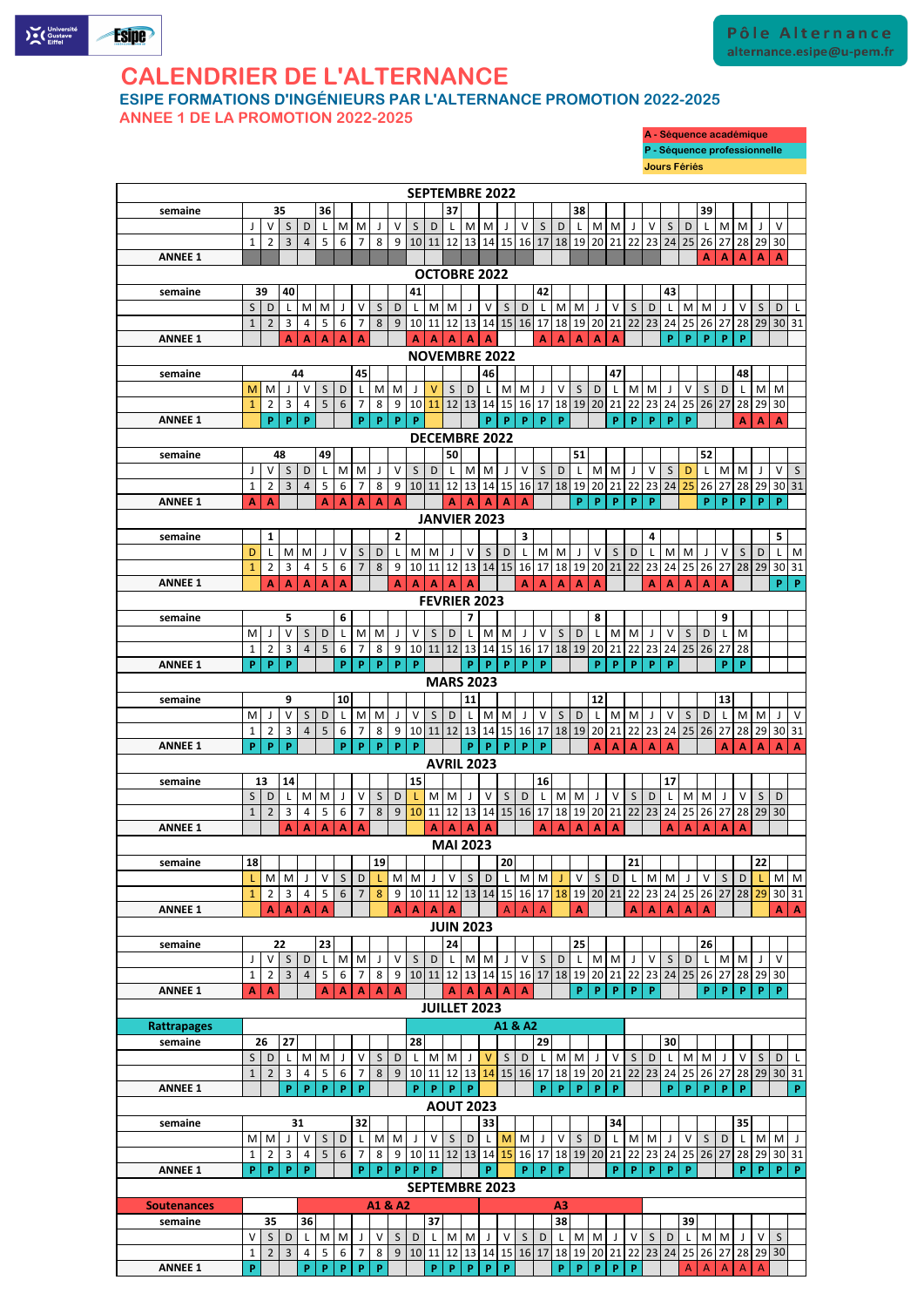

## **CALENDRIER DE L'ALTERNANCE**

**ESIPE FORMATIONS D'INGÉNIEURS PAR L'ALTERNANCE PROMOTION 2022-2025**

**ANNEE 2 DE LA PROMOTION 2022-2025**

#### V S D L M M J V S D L M M J V S D L M M J V S D L M M J V S D L M M J V S D 1 2 3 4 5 6 7 8 9 10 11 12 13 14 15 16 17 18 19 20 21 22 23 24 25 26 27 28 29 30 31 **ANNEE 2 P A A A A A A A A A A A A A A A A A A A A semaine 14 15 16 17 18**  $L$  M M J V S D L M M J V S D L M M J V S D L M M J V S D L M M J V S D L M 1 2 3 4 5 6 7 8 9 10 11 12 13 14 15 16 17 18 19 20 21 22 23 24 25 26 27 28 29 30 **ANNEE 2 A A A A A A A A A A A A A A A A A A A semaine 19 20 21 22** M J V S D L M M J V S D L M M J V S D L M M J V S D L M M J V S D L M M J V 1 2 3 4 5 6 7 8 9 10 11 12 13 14 15 16 17 18 19 20 21 22 23 24 25 26 27 28 29 30 31 **ANNEE 2 A A A A A A A A A A A A A A A A A A A A semaine 23 24 25 26**  $S$  D L M M J V S D L M M J V S D L M M J V S D L M M J V S D L M M J V S D **22 AVRIL 2024 MAI 2024 18 JUIN 2024**

**semaine 36 37 38 39**  $V$  S D L M M J V S D L M M J V S D L M M J V S D L M M J V S D L M M J V S 1 2 3 4 5 6 7 8 9 10 11 12 13 14 15 16 17 18 19 20 21 22 23 24 25 26 27 28 29 30 **ANNEE 2 P P P P P P P P P P P P P P P P** A A A A A **semaine 40 41 42 43 44** D L M M J V S D L M M J V S D L M M J V S D L M M J V S D L M M J V S D L M<br>1 2 3 4 5 6 7 8 9 10 11 12 13 14 15 16 17 18 19 20 21 22 23 24 25 26 27 28 29 30 31 1 2 3 4 5 6 7 8 9 10 11 12 13 14 15 16 17 18 19 20 21 22 23 24 25 26 27 28 29 30 31 **ANNEE 2** A A A A A A A A A A A A A A A A A A A A **A A semaine 45 46 47 48** M J V S D L M M J V S D L M M J V S D L M M J V S D L M M J V S D L M M J 1 2 3 4 5 6 7 8 9 10 11 12 13 14 15 16 17 18 19 20 21 22 23 24 25 26 27 28 29 30 **ANNEE 2 A A** A A A A A A A A A A A A A A A **A A A A semaine 49 50 51 52** V S D L M M J V S D L M M J V S D L M M J V S D L M M J V S D L M M J V S D 1 2 3 4 5 6 7 8 9 10 11 12 13 14 15 16 17 18 19 20 21 22 23 24 <mark>25</mark> 26 27 28 29 30 31 **ANNEE 2** A A A A A **P P P P P P P P P P P P P P semaine 1 2 3 4 5**  $L$  M M J V S D L M M J V S D L M M J V S D L M M J V S D L M M J V S D L M M 1 2 3 4 5 6 7 8 9 10 11 12 13 14 15 16 17 18 19 20 21 22 23 24 25 26 27 28 29 30 31 **ANNEE 2 P P P P P P P P P P P P P P P P P P P P P P semaine 6 7 8 9** J | V | S | D | L | M | M | J | V | S | D | L | M | M | J | V | S | D | L | M | M | J | V | S | D | L | M | M | J 1 2 3 4 5 6 7 8 9 10 11 12 13 14 15 16 17 18 19 20 21 22 23 24 25 26 27 28 29 **ANNEE 2 P P P P P P P P P P P P P P P P P P P P P semaine 10 11 12 13 5 MARS 2024 35 Jours Fériés OCTOBRE 2023 NOVEMBRE 2023 SEPTEMBRE 2023 9 44 DECEMBRE 2023 48 JANVIER 2024 FEVRIER 2024**

|                        | $\mathbf{1}$        | $\overline{2}$ | 3              | 4              | 5 | 6            | $\overline{7}$ | 8 <sup>1</sup> | 9                     |    |          |    |                |   |       |                |       |     |        |              |    |              |    |     |                |    | 10   11   12   13   14   15   16   17   18   19   20   21   22   23   24   25   26   27                |   | 28 29 30 |          |              |
|------------------------|---------------------|----------------|----------------|----------------|---|--------------|----------------|----------------|-----------------------|----|----------|----|----------------|---|-------|----------------|-------|-----|--------|--------------|----|--------------|----|-----|----------------|----|--------------------------------------------------------------------------------------------------------|---|----------|----------|--------------|
| <b>ANNEE 2</b>         |                     |                | P.             | P              | P | P            | P              |                |                       | P. | P        | P  | <b>P</b>       | P |       |                | P.    | P   | P      | P.           | P  |              |    | P.  | P              | P  | P.                                                                                                     | P |          |          |              |
|                        | <b>JUILLET 2024</b> |                |                |                |   |              |                |                |                       |    |          |    |                |   |       |                |       |     |        |              |    |              |    |     |                |    |                                                                                                        |   |          |          |              |
| <b>Rattrapages</b>     | A1 & A2             |                |                |                |   |              |                |                |                       |    |          |    |                |   |       |                |       |     |        |              |    |              |    |     |                |    |                                                                                                        |   |          |          |              |
| Soutenances anticipées |                     |                |                |                |   |              |                |                |                       |    |          |    |                |   |       |                | A2    |     |        |              |    |              |    |     |                |    |                                                                                                        |   |          |          |              |
| semaine                | 27                  |                |                |                |   |              |                | 28             |                       |    |          |    |                |   | 29    |                |       |     |        |              |    | 30           |    |     |                |    |                                                                                                        |   | 31       |          |              |
|                        |                     | M I            | M <sub>l</sub> |                | V | $\mathsf{S}$ | D              |                | M                     | M  |          | V  | $\mathsf{S}$   | D |       | M <sub>1</sub> | M     |     | $\vee$ | $\mathsf{S}$ | D  |              |    | M M |                | V  | S                                                                                                      | D |          |          | M M          |
|                        |                     | 2              | 3              | 4              | 5 | 6            | $\overline{7}$ | 8 <sup>1</sup> | 9                     |    |          |    |                |   |       |                |       |     |        |              |    |              |    |     |                |    | 10 11 12 13 14 15 16 17 18 19 20 21 22 23 24 25 26 27 28                                               |   |          | 29 30 31 |              |
| <b>ANNEE 2</b>         | P                   | P              | P              | P              | P |              |                | P.             | P                     | P. | P        | P  |                |   | P     | P.             | P.    | P   | P      |              |    | P.           | P. | P.  | P              | P  |                                                                                                        |   | P.       | P.       | $\mathsf{P}$ |
| <b>AOUT 2024</b>       |                     |                |                |                |   |              |                |                |                       |    |          |    |                |   |       |                |       |     |        |              |    |              |    |     |                |    |                                                                                                        |   |          |          |              |
|                        | 32<br>31            |                |                |                |   |              |                |                |                       |    |          |    |                |   |       |                |       |     |        |              |    |              |    |     |                |    |                                                                                                        |   |          |          |              |
| semaine                |                     |                |                |                |   |              |                |                |                       |    |          | 33 |                |   |       |                |       |     | 34     |              |    |              |    |     |                | 35 |                                                                                                        |   |          |          |              |
|                        |                     | v              | S.             | D              |   | M            | M              |                | v                     | S  | D        |    | M <sub>1</sub> | M |       | v              | S.    | D   |        | M            | M  |              | v  | S.  | D              |    | M                                                                                                      | M |          | v        | $\mathsf{S}$ |
|                        |                     | 2              | 3              | $\overline{4}$ | 5 | 6            |                | 8              | 9                     |    | 10 11 12 |    | 13             |   | 14 15 |                | 16 17 |     | 18 19  | 20           | 21 |              |    |     | 22 23 24 25 26 |    | 27                                                                                                     |   |          |          | 28 29 30 31  |
| <b>ANNEE 2</b>         | P.                  | P              |                |                | P | P            | P              | <b>p</b>       | P                     |    |          | P  | <b>D</b>       | P |       | P              |       |     | P      | <b>P</b>     | P  | <b>p</b>     | P  |     |                | P  | <b>P</b>                                                                                               | P | P.       | P        |              |
|                        |                     |                |                |                |   |              |                |                | <b>SEPTEMBRE 2024</b> |    |          |    |                |   |       |                |       |     |        |              |    |              |    |     |                |    |                                                                                                        |   |          |          |              |
| <b>Soutenances</b>     |                     |                |                |                |   | A1 & A2      |                |                |                       |    |          |    |                |   |       | A3             |       |     |        |              |    |              |    |     |                |    |                                                                                                        |   |          |          |              |
| semaine                |                     | 36             |                |                |   |              |                |                | 37                    |    |          |    |                |   |       | 38             |       |     |        |              |    |              | 39 |     |                |    |                                                                                                        |   |          |          |              |
|                        | D                   |                | M              | M              | J | V            | S              | D              |                       | M  | M        |    | V              | S | D     |                |       | M M | J      | V            | S  | $\mathsf{D}$ |    |     | $M$ $M$        | J  | V                                                                                                      | S | D        |          |              |
|                        | $\mathbf{1}$        | 2              | 3              | 4              | 5 | 6            | $\overline{7}$ | 8 <sup>1</sup> | 9                     |    |          |    |                |   |       |                |       |     |        |              |    |              |    |     |                |    | 10   11   12   13   14   15   16   17   18   19   20   21   22   23   24   25   26   27   28   29   30 |   |          |          |              |

| A - Séquence académique      |  |
|------------------------------|--|
| P - Séquence professionnelle |  |